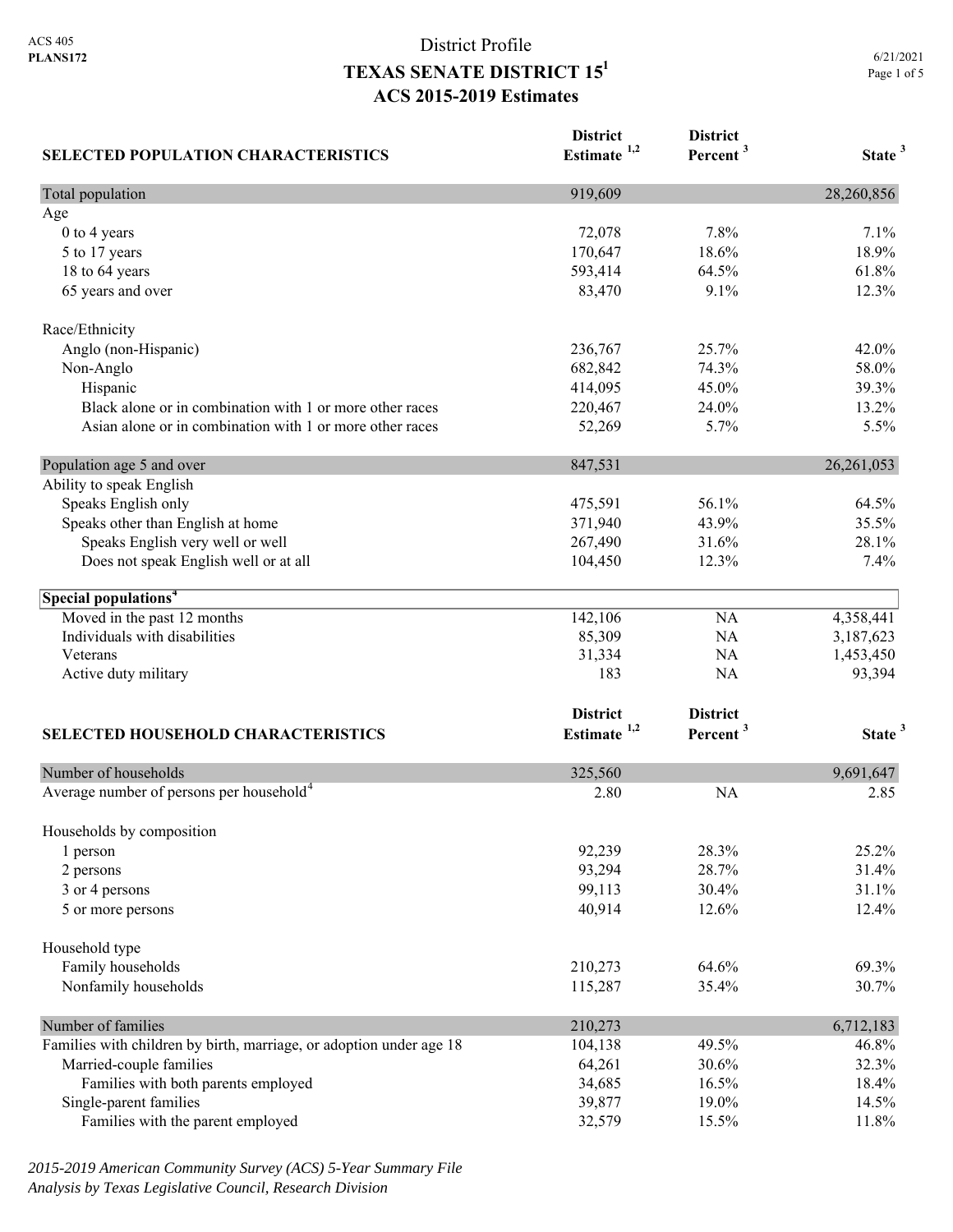|             | 6/21/2021 |
|-------------|-----------|
| Page 2 of 5 |           |

| <b>SELECTED EDUCATION CHARACTERISTICS</b>                                | <b>District</b><br>Estimate $1,2$ | <b>District</b><br>Percent <sup>3</sup> | State <sup>3</sup> |
|--------------------------------------------------------------------------|-----------------------------------|-----------------------------------------|--------------------|
| Population age 3 and over enrolled in school                             | 242,847                           |                                         | 7,681,758          |
| School status                                                            |                                   |                                         |                    |
| In preschool (public and private)                                        | 14,857                            | $6.1\%$                                 | $6.0\%$            |
| In kindergarten, elementary, middle, or high school (public and private) | 172,801                           | 71.2%                                   | 69.8%              |
| In preschool through 12th grade (public only)                            | 172,640                           | 71.1%                                   | 68.8%              |
| In college, graduate, or professional school                             | 55,189                            | 22.7%                                   | 24.3%              |
| Population age 25 and over                                               | 592,495                           |                                         | 18, 131, 554       |
| <b>Educational attainment</b>                                            |                                   |                                         |                    |
| Bachelor's degree or higher                                              | 175,902                           | 29.7%                                   | 29.9%              |
| Less than high school graduate                                           | 116,504                           | 19.7%                                   | 16.3%              |
|                                                                          | <b>District</b>                   | <b>District</b>                         |                    |
| <b>SELECTED LABOR CHARACTERISTICS</b>                                    | Estimate $1,2$                    | Percent <sup>3</sup>                    | State <sup>3</sup> |
| Civilian employed population age 16 and over                             | 462,317                           |                                         | 13,253,631         |
| Civilian employment sector                                               |                                   |                                         |                    |
| Private sector                                                           | 388,423                           | 84.0%                                   | 80.1%              |

| Government sector                                                     | 44,316  | $9.6\%$  | 13.0%      |
|-----------------------------------------------------------------------|---------|----------|------------|
| Self-employed                                                         | 28,743  | 6.2%     | $6.7\%$    |
| Industry for civilian employed population                             |         |          |            |
| Agriculture, forestry, fishing, hunting, and mining                   | 16,854  | $3.6\%$  | $3.0\%$    |
| Construction                                                          | 49,402  | $10.7\%$ | $8.6\%$    |
| Manufacturing                                                         | 48,333  | 10.5%    | $8.5\%$    |
| Wholesale trade                                                       | 16,667  | $3.6\%$  | $2.9\%$    |
| Retail trade                                                          | 43,623  | $9.4\%$  | 11.4%      |
| Transportation and warehousing and utilities                          | 35,435  | $7.7\%$  | 5.9%       |
| Information                                                           | 6,284   | $1.4\%$  | $1.7\%$    |
| Finance and insurance, and real estate and rental and leasing         | 27,629  | $6.0\%$  | $6.7\%$    |
| Professional, scientific, management, administrative, and waste mgmt. | 62,976  | 13.6%    | 11.5%      |
| Educational services and health care and social assistance            | 79,864  | 17.3%    | 21.6%      |
| Arts, entertainment, recreation, accommodation, and food services     | 40,206  | 8.7%     | $9.2\%$    |
| Other services, except public administration                          | 23,862  | $5.2\%$  | $5.2\%$    |
| Public administration                                                 | 11,182  | 2.4%     | $4.0\%$    |
| Population age 16 to 64                                               | 618,492 |          | 18,273,711 |
| Worked at all in the past 12 months                                   | 476,548 | 77.0%    | 75.4%      |
| Worked 50-52 weeks                                                    | 376,706 | 60.9%    | 59.0%      |
| Usually worked 35 or more hours per week                              | 341,501 | 55.2%    | 52.2%      |
| Usually worked less than 35 hours per week                            | 35,205  | $5.7\%$  | $6.8\%$    |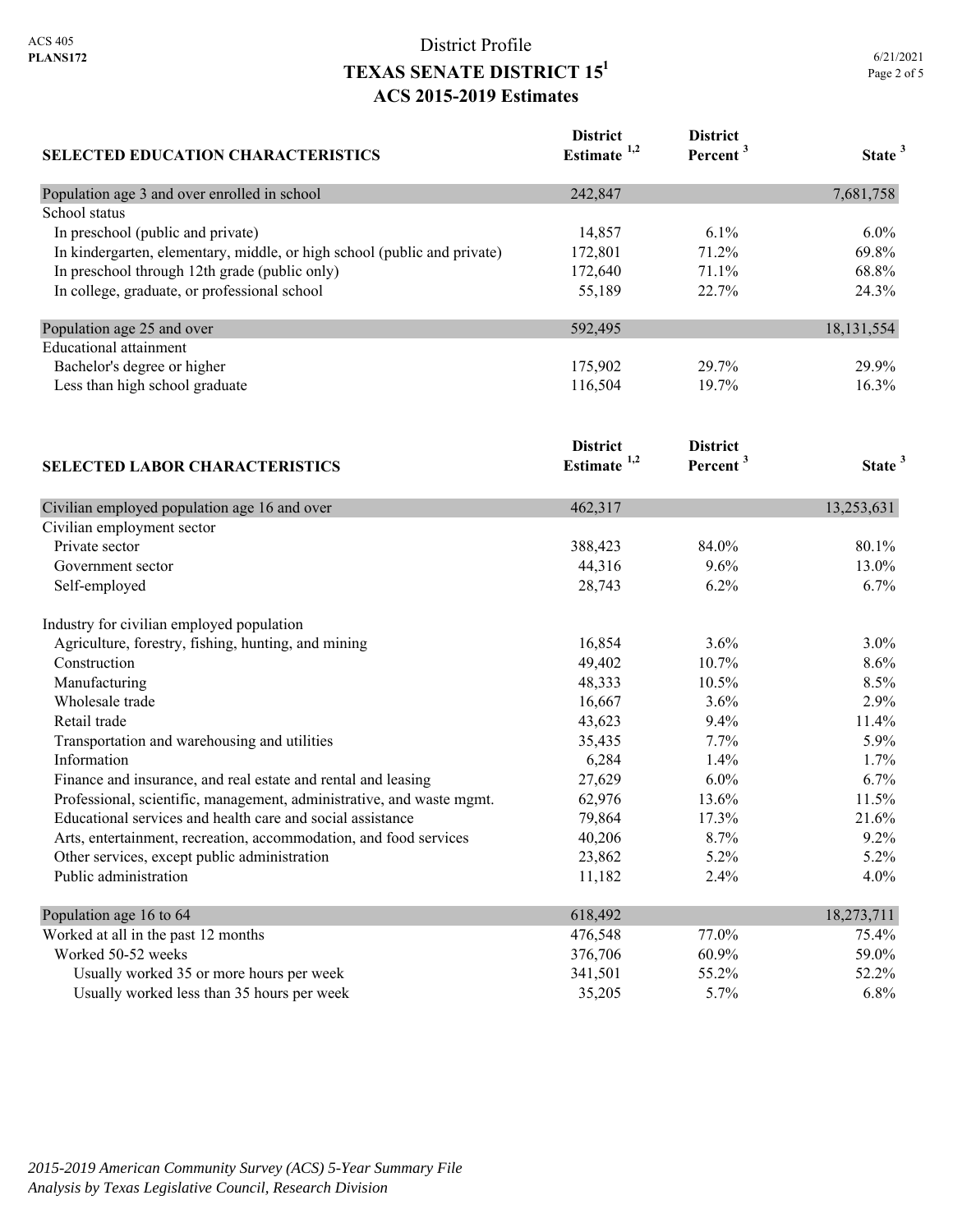| <b>SELECTED LABOR CHARACTERISTICS (continued)</b>               | <b>District</b><br>Estimate $1,2$ | <b>District</b><br>Percent <sup>3</sup> | State <sup>3</sup> |
|-----------------------------------------------------------------|-----------------------------------|-----------------------------------------|--------------------|
| Workers age 16 and over                                         | 453,933                           |                                         | 13,115,511         |
| Means of transportation to work                                 |                                   |                                         |                    |
| Public transportation                                           | 9,367                             | 2.1%                                    | 1.4%               |
| Private vehicle                                                 | 414,648                           | 91.3%                                   | 90.5%              |
| Walk / bicycle / motorcycle                                     | 7,660                             | 1.7%                                    | 1.9%               |
| Taxi / other means                                              | 5,445                             | 1.2%                                    | 1.2%               |
| Worked at home                                                  | 16,813                            | 3.7%                                    | 5.0%               |
| Travel time to work <sup>5</sup>                                |                                   |                                         |                    |
| Less than 15 minutes                                            | 73,317                            | 16.2%                                   | 23.6%              |
| 15 minutes to 29 minutes                                        | 153,729                           | 33.9%                                   | 34.2%              |
| 30 minutes to 44 minutes                                        | 127,091                           | 28.0%                                   | 20.8%              |
| 45 minutes to 59 minutes                                        | 45,587                            | 10.0%                                   | 8.3%               |
| 60 minutes or more                                              | 37,396                            | 8.2%                                    | 8.1%               |
|                                                                 | <b>District</b>                   | <b>District</b>                         |                    |
| <b>SELECTED INCOME CHARACTERISTICS</b>                          | Estimate <sup>1,2</sup>           | Percent <sup>3</sup>                    | State <sup>3</sup> |
| Persons in poverty <sup>6</sup>                                 | 150,094                           | 16.5%                                   | 14.7%              |
| Per capita income <sup>4</sup>                                  | \$32,493                          | NA                                      | \$31,277           |
| Number of households                                            | 325,560                           |                                         | 9,691,647          |
| Annual household income                                         |                                   |                                         |                    |
| Less than \$10,000                                              | 20,393                            | 6.3%                                    | 6.1%               |
| \$10,000 to \$24,999                                            | 41,891                            | 12.9%                                   | 12.9%              |
| \$25,000 to \$49,999                                            | 73,028                            | 22.4%                                   | 21.8%              |
| \$50,000 to \$99,999                                            | 95,322                            | 29.3%                                   | 30.1%              |
| \$100,000 to \$199,999                                          | 67,021                            | 20.6%                                   | 21.7%              |
| \$200,000 and over                                              | 27,905                            | 8.6%                                    | 7.4%               |
| Households with social security income                          | 61,113                            | 18.8%                                   | 25.6%              |
| Households with supplemental security income (SSI)              | 13,497                            | 4.1%                                    | 4.7%               |
| Households with public assistance income'                       | 4,958                             | 1.5%                                    | 1.4%               |
| Households that received food stamps/SNAP in the past 12 months | 41,321                            | 12.7%                                   | 11.8%              |
| Number of families living in poverty                            | 28,936                            |                                         | 759,269            |
| With related children under age 18                              | 22,918                            | 79.2%                                   | 77.1%              |
| Married couple families                                         | 7,226                             | 25.0%                                   | 26.2%              |
| Single-parent families                                          | 15,692                            | 54.2%                                   | 50.9%              |
| Female head of household                                        | 13,582                            | 46.9%                                   | 44.4%              |
| Male head of household                                          | 2,110                             | 7.3%                                    | 6.4%               |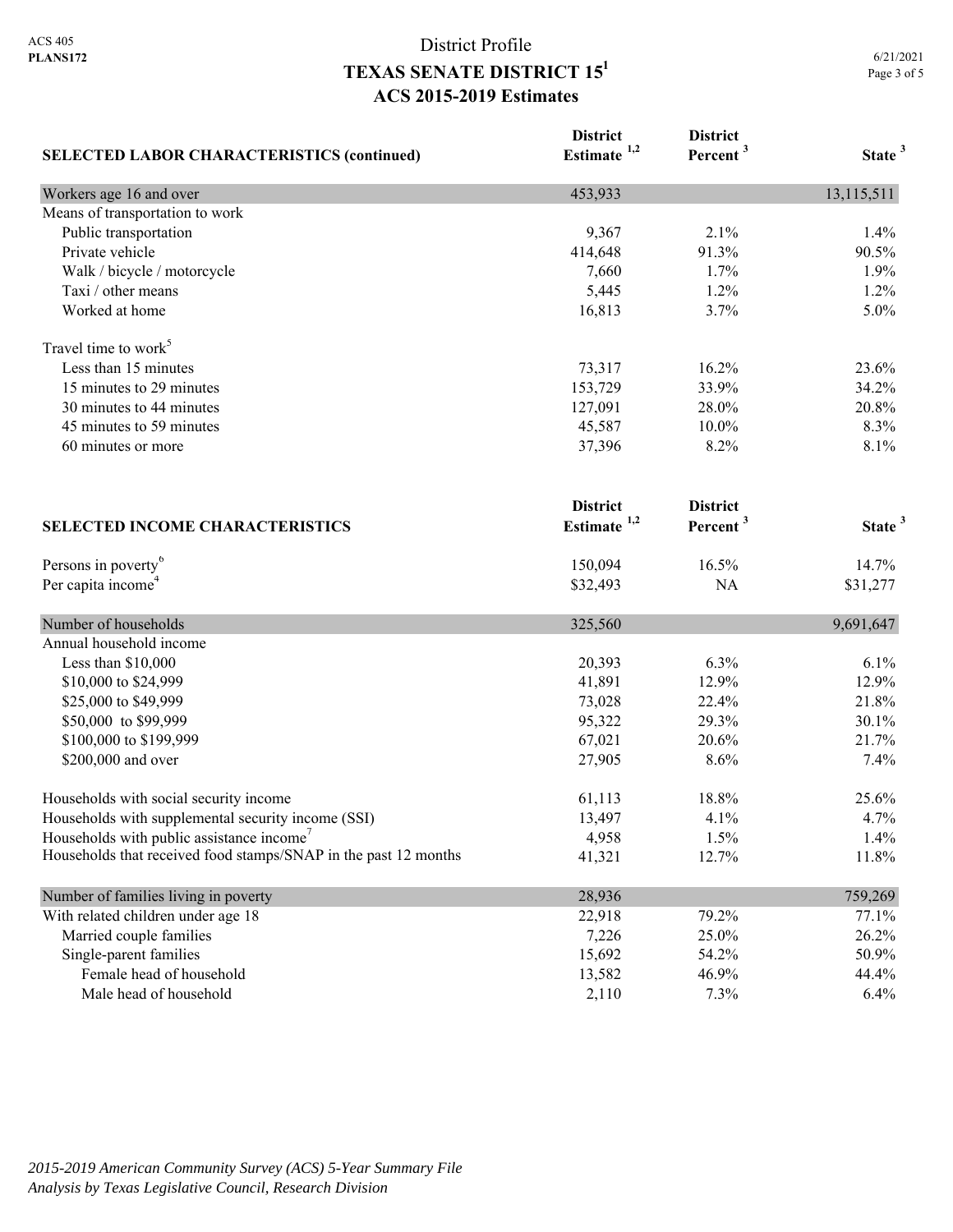6/21/2021 Page 4 of 5

| <b>SELECTED HOUSING CHARACTERISTICS</b>                                             | <b>District</b><br>Estimate $1,2$ | <b>District</b><br>Percent <sup>3</sup> | State <sup>3</sup> |
|-------------------------------------------------------------------------------------|-----------------------------------|-----------------------------------------|--------------------|
| Number of housing units                                                             | 356,090                           |                                         | 10,937,026         |
| Age of housing                                                                      |                                   |                                         |                    |
| Built in 2010 or later                                                              | 40,788                            | 11.5%                                   | 10.4%              |
| Built between 2000 and 2009                                                         | 76,419                            | 21.5%                                   | 19.3%              |
| Built between 1990 and 1999                                                         | 41,987                            | 11.8%                                   | 15.2%              |
| Built between 1970 and 1989                                                         | 116,162                           | 32.6%                                   | 31.4%              |
| Built before 1970                                                                   | 80,734                            | 22.7%                                   | 23.7%              |
| Occupancy status                                                                    |                                   |                                         |                    |
| Owner-occupied                                                                      | 174,109                           | 48.9%                                   | 54.9%              |
| Renter-occupied                                                                     | 151,451                           | 42.5%                                   | 33.7%              |
| Vacant                                                                              | 30,530                            | 8.6%                                    | 11.4%              |
| Median gross rent (contract rent plus estimated utility and fuel cost) <sup>4</sup> | \$1,083                           | NA                                      | \$1,045            |
| Median value of owner-occupied housing units <sup>4</sup>                           | \$169,700                         | <b>NA</b>                               | \$172,500          |
| Number of owner-occupied housing units                                              | 174,109                           |                                         | 6,004,802          |
| Value of owner-occupied housing                                                     |                                   |                                         |                    |
| Less than \$50,000                                                                  | 9,090                             | 5.2%                                    | 8.9%               |
| \$50,000 to \$99,999                                                                | 23,147                            | 13.3%                                   | 16.5%              |
| \$100,000 to \$199,999                                                              | 69,969                            | 40.2%                                   | 32.2%              |
| \$200,000 to \$499,999                                                              | 54,518                            | 31.3%                                   | 34.8%              |
| \$500,000 and above                                                                 | 17,385                            | 10.0%                                   | 7.6%               |
| Selected monthly owner costs as a percentage of household income <sup>8</sup>       |                                   |                                         |                    |
| 35 percent or more                                                                  | 29,901                            | 17.2%                                   | 15.3%              |
| 20 to 34.9 percent                                                                  | 43,541                            | 25.0%                                   | 24.9%              |
| Less than 20 percent                                                                | 99,071                            | 56.9%                                   | 59.0%              |
| Vehicles available in owner-occupied housing units                                  |                                   |                                         |                    |
| No vehicle                                                                          | 2,841                             | 1.6%                                    | 2.1%               |
| One or more vehicles                                                                | 171,268                           | 98.4%                                   | 97.9%              |
| Number of renter-occupied housing units                                             | 151,451                           |                                         | 3,686,845          |
| Gross rent <sup>9</sup>                                                             |                                   |                                         |                    |
| Less than \$500                                                                     | 5,991                             | 4.0%                                    | 6.2%               |
| \$500 to \$749                                                                      | 15,956                            | 10.5%                                   | 13.4%              |
| \$750 to \$999                                                                      | 41,137                            | 27.2%                                   | 24.2%              |
| \$1,000 to \$1,249                                                                  | 32,774                            | 21.6%                                   | 20.7%              |
| \$1,250 and above                                                                   | 52,064                            | 34.4%                                   | 30.5%              |
| Gross rent as a percentage of household income <sup>8</sup>                         |                                   |                                         |                    |
| 35 percent or more                                                                  | 59,324                            | 39.2%                                   | 35.9%              |
| 20 to 34.9 percent                                                                  | 48,230                            | 31.8%                                   | 32.1%              |
| Less than 20 percent                                                                | 36,944                            | 24.4%                                   | 24.9%              |
| Vehicles available in renter-occupied housing units                                 |                                   |                                         |                    |
| No vehicle                                                                          | 15,745                            | 10.4%                                   | 10.5%              |
| One or more vehicles                                                                | 135,706                           | 89.6%                                   | 89.5%              |